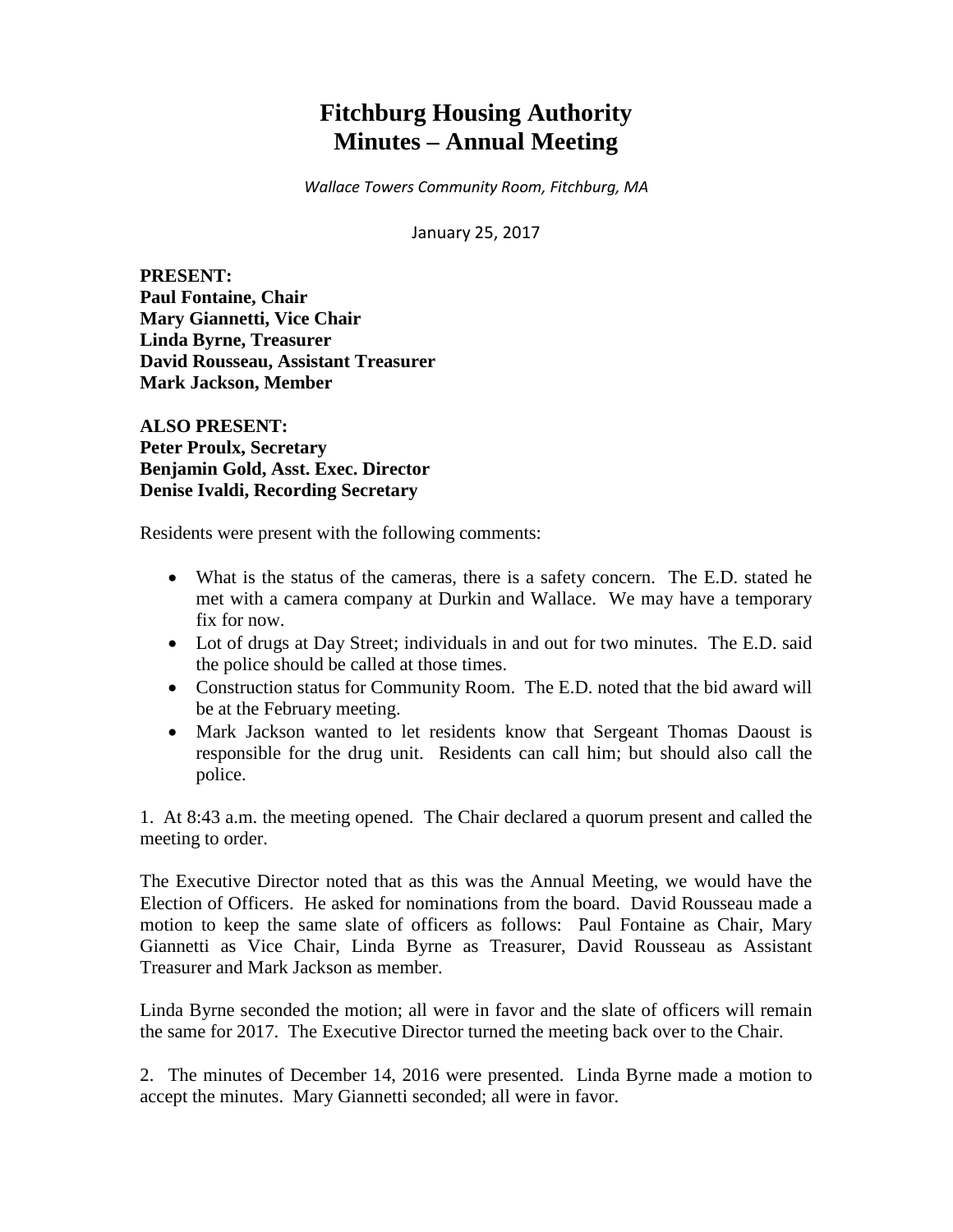- 3. The Executive Director Report:
	- a. Disposition of 705's The E.D. contacted the neighbor on Clinton St. and left a message. DHCD would like to replace units one for one. They will accept eight (8) handicapped accessible units at Green Acres as replacement. We will get an assessment of properties by an outside company, then report to DHCD. We hope to hear back from DHCD by the end of February and will give feedback to the board.

The Chair asked what Plan B was. The E.D. replied political involvement; UnderSecretary Chrystal Kornegay, then the Governor.

- b. A resident survey was sent to all 200 and 705 units by DHCD. Fitchburg H.A. residents overall were more satisfied with units and buildings than at the county/state levels.
- c. Our ModPHASE Application was not approved this round; another round is coming up.
- 4. Financial Report –

No report this month. The fee accountants are working on the year-end financials which should be available for the February meeting.

- 5. Modernization Report:
	- a. Security Cameras Once DHCD approves the budget; we can move forward.
	- b. Community Room at Day St. We received two bids.
	- c. Daniels Heights Siding, Decks and Railings 75% complete.
	- d. Green Acres vacant unit turnover (24 units) Project is in design phase with a cost estimate of \$150,000.
	- e. Daniels Heights Ramp Out to bid in the spring.
	- f. Wallace Towers Door Openers Contract awarded.
	- g. Wallace Towers Concrete/Brick Work to begin (weather permitting).
- 6. State-Aided Housing Report:
	- a. 79 new standard applications received in November; 24 elderly/young disabled and 55 family.
	- b. 99.77% occupancy end of December.
	- c. We currently have 1,135 applicants on the waiting list; majority are family.
	- d. Eleven (11) lease-ups in December.
	- e. Contacted Kristi Fritscher at the Police Department for social advertising.

The E.D. went over vacant units at all complexes; including waivered units.

- 7. Section 8 Housing Choice Voucher Report:
	- a. 96% leased.
- 8. Old Business: None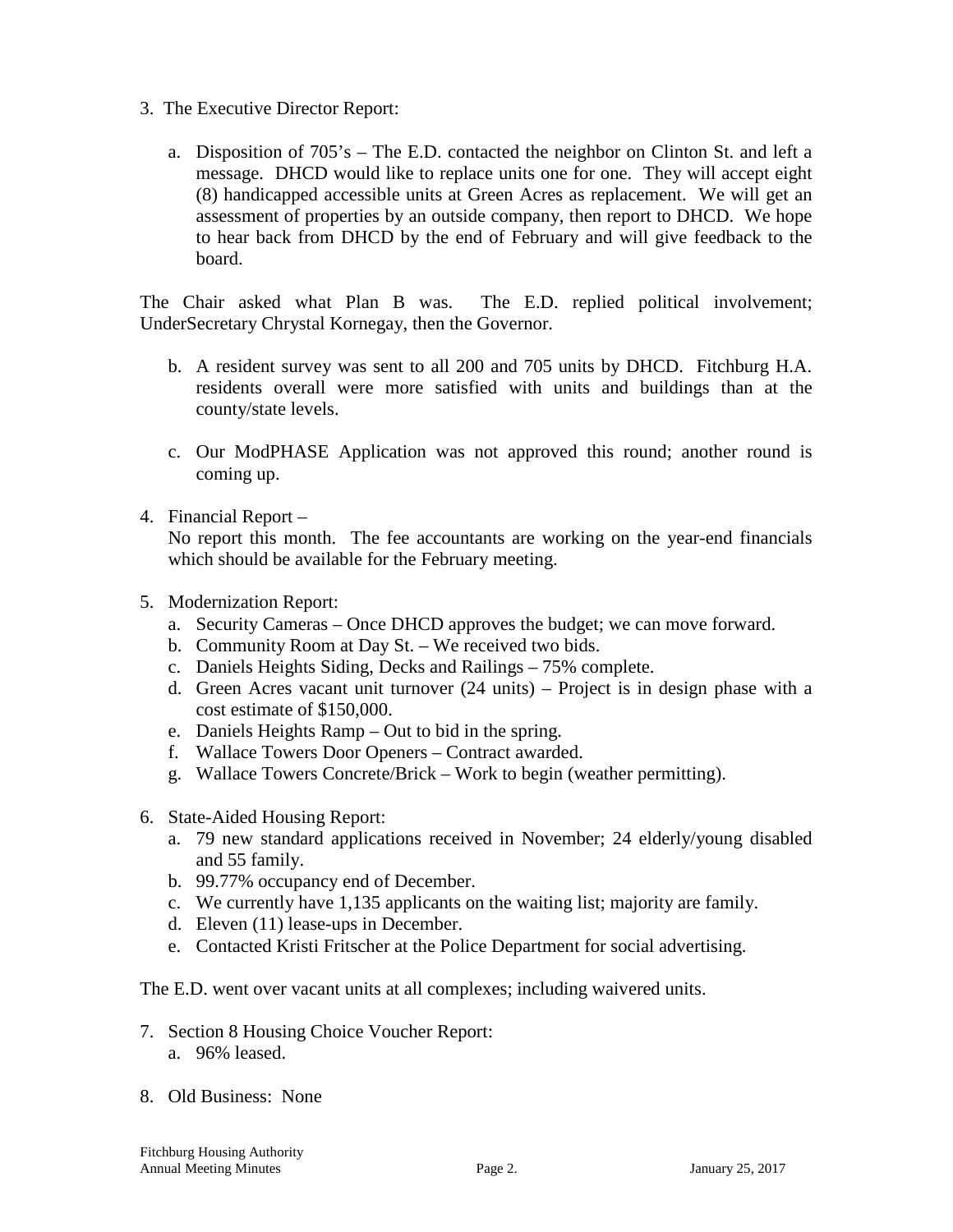9. Old Business: None

10. New Business: The following resolutions were presented:

The E.D. went over the projects in the CIP noting that year 2017 reflected projects either underway or completed, year 2018 reflected projects already started, year 2019 were projected. The CIP also noted some projects beyond years 2017/2018/2019. The board asked about the Solar Farm status. The E.D. replied that it was up and running; we should have received our first credits in the January electric bill.

# RESOLUTION TO APPROVE THE APPLICATION FOR THE 2017 CAPITAL IMPROVEMENT PLAN – FORMULA FUNDING TO DHCD

#### Resolution 2017-01-01

- Whereas: DHCD will annually provide a given amount of capital development funding through a "formula funding" allocation to address deficiencies and deferred maintenance issues identified and,
- Whereas: The Fitchburg Housing Authority has the need to submit an application for Capital Improvement Plan (CIP) to DHCD for the year 2017 and,
- Whereas: Meetings were held with the tenants on November 28, November 30, December 6 and December 7, 2016 for their comment and input as required by DHCD.

#### NOW THEREFORE BE IT RESOLVED,

That the members of the Fitchburg Housing Authority Board of Commissioners have reviewed and approved the Capital Improvement Plan (CIP) Formula Funding for years 2017 to 2022 as presented and further authorize the Executive Director to submit the application to DHCD.

- RESOLVED, Motion made by Mary Giannetti to authorize the Executive Director to submit the application for 2017 Capital Improvement Plan (CIP) Formula Funding, as proposed, to DHCD.
- SECONDED, David Rousseau seconded the motion, and the motion was passed by a unanimous vote.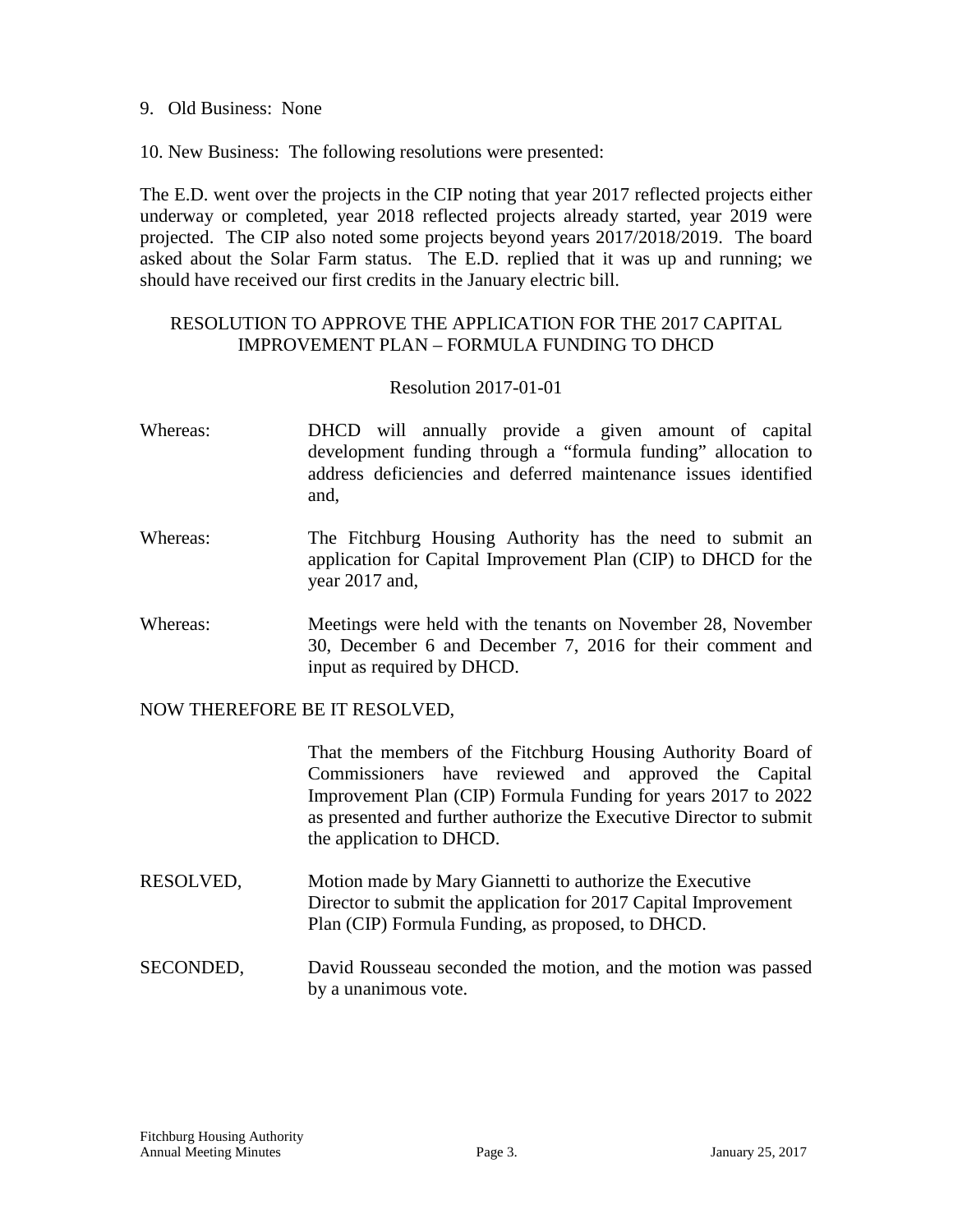## RESOLUTION FOR CERTIFICATION OF 2016 COMPLIANCE WITH NOTIFICATION PROCEDURES FOR FEDERAL AND STATE LEAD PAINT LAWS

Resolution 2017-01-02

| Whereas:                      | The Fitchburg Housing Authority has the need to be in compliance<br>with notification procedures for Federal and State lead paint laws<br>as follows:                                                                                                                                                                                                                                                                                                                                                                                              |
|-------------------------------|----------------------------------------------------------------------------------------------------------------------------------------------------------------------------------------------------------------------------------------------------------------------------------------------------------------------------------------------------------------------------------------------------------------------------------------------------------------------------------------------------------------------------------------------------|
|                               | 1. Environmental Protection Agency (EPA) regulations at 40<br>CFR 745 Subpart F "Disclosure of Known Lead-Based Paint<br>and/or Lead-Based Paint Hazards Upon Sale of Lease of<br>Residential Property",<br>2. Massachusetts Department of Public Health Lead Poisoning<br>Prevention and Control regulations at 105 CMR 460.725,<br>3. EPA regulations at 40 CFR 745 Subpart E "Residential"<br>Property Renovation", and<br>4. Massachusetts Division of Occupational Safety Deleading and<br>Lead-Safe Renovation Regulations at 454 CMR 22.00. |
| Whereas:                      | The Fitchburg Housing Authority is maintaining proper record-<br>keeping related to such requirements.                                                                                                                                                                                                                                                                                                                                                                                                                                             |
| Whereas:                      | DHCD has mandated that housing authority boards certify the<br>compliance.                                                                                                                                                                                                                                                                                                                                                                                                                                                                         |
| NOW THEREFORE BE IT RESOLVED, |                                                                                                                                                                                                                                                                                                                                                                                                                                                                                                                                                    |
|                               | That members of the Fitchburg Housing Authority Board of<br>Commissioners certify that the Leominster Housing Authority is in<br>compliance with notification procedures mentioned above and that<br>the Fitchburg Housing Authority is maintaining proper record-<br>keeping related to such requirements for year 2016.                                                                                                                                                                                                                          |

- RESOLVED, Motion made by Linda Byrne for certification of compliance with the notification procedures for Federal and State Lead Paint Laws.
- SECONDED, Mark Jackson seconded the motion, and the motion was passed by a unanimous vote.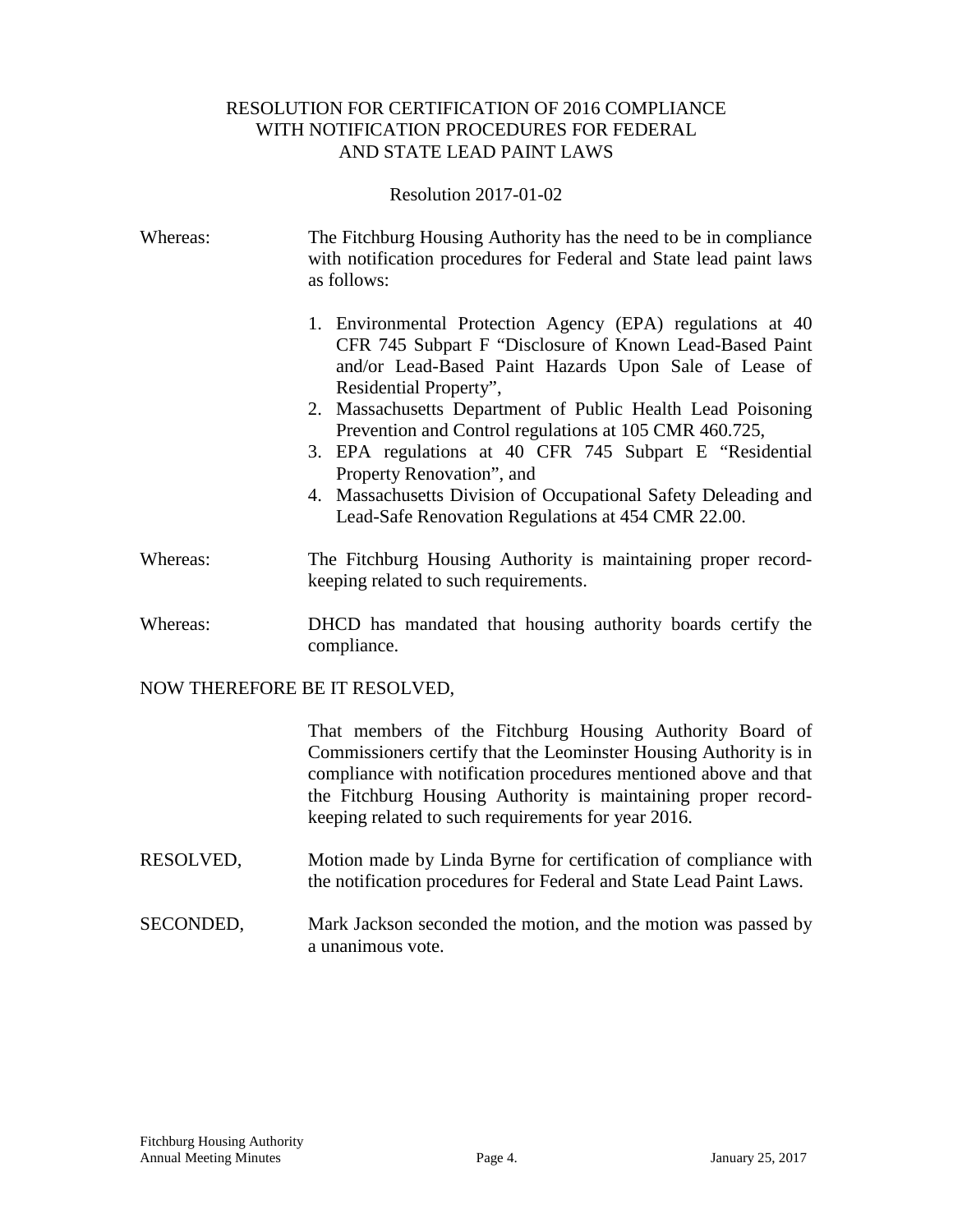## RESOLUTION TO WRITE-OFF UNRECOVERABLE DEBTS

Resolution 2017-01-03

| Whereas: | A number of tenants of the Fitchburg Housing Authority have<br>vacated while owing rent and,                               |
|----------|----------------------------------------------------------------------------------------------------------------------------|
| Whereas: | Those persons vacating owed $$24,314.87$ as of December 31, 2016<br>(see attached list) and,                               |
| Whereas: | The Fitchburg Housing Authority staff has made every reasonable<br>effort to collect said vacated amounts without success, |

#### NOW THEREFORE BE IT RESOLVED,

That the Fitchburg Housing Authority officially write-off \$24,314.87 as uncollectable debts.

- RESOLVED, Motion made by David Rousseau to write off \$24,314.87 as uncollectible debts.
- SECONDED, Linda Byrne seconded the motion, and the motion was passed by a unanimous vote.

#### RESOLUTION TO REVISE THE GRIEVANCE HEARING PROCEDURES

#### Resolution 2017-01-04

Whereas: The Fitchburg Housing Authority has the need to revise the existing grievance hearing procedures.

#### NOW THEREFORE BE IT RESOLVED,

That the Fitchburg Housing Authority Board of Commissioners approve the revised grievance hearing procedures to be effective immediately.

- RESOLVED, Motion made by Mary Giannetti to approve the revised grievance hearing procedures effective immediately.
- SECONDED, Linda Byrne seconded the motion, and the motion was passed by a unanimous vote.

Nicholas Carbone, Attorney at Law, was present at the meeting. The Chair asked if he had any experience as a hearing officer. Attorney Carbone responded he had, with the Employment Insurance Board. The board asked if he would be compensated, the E.D. replied no, as he has to be impartial.